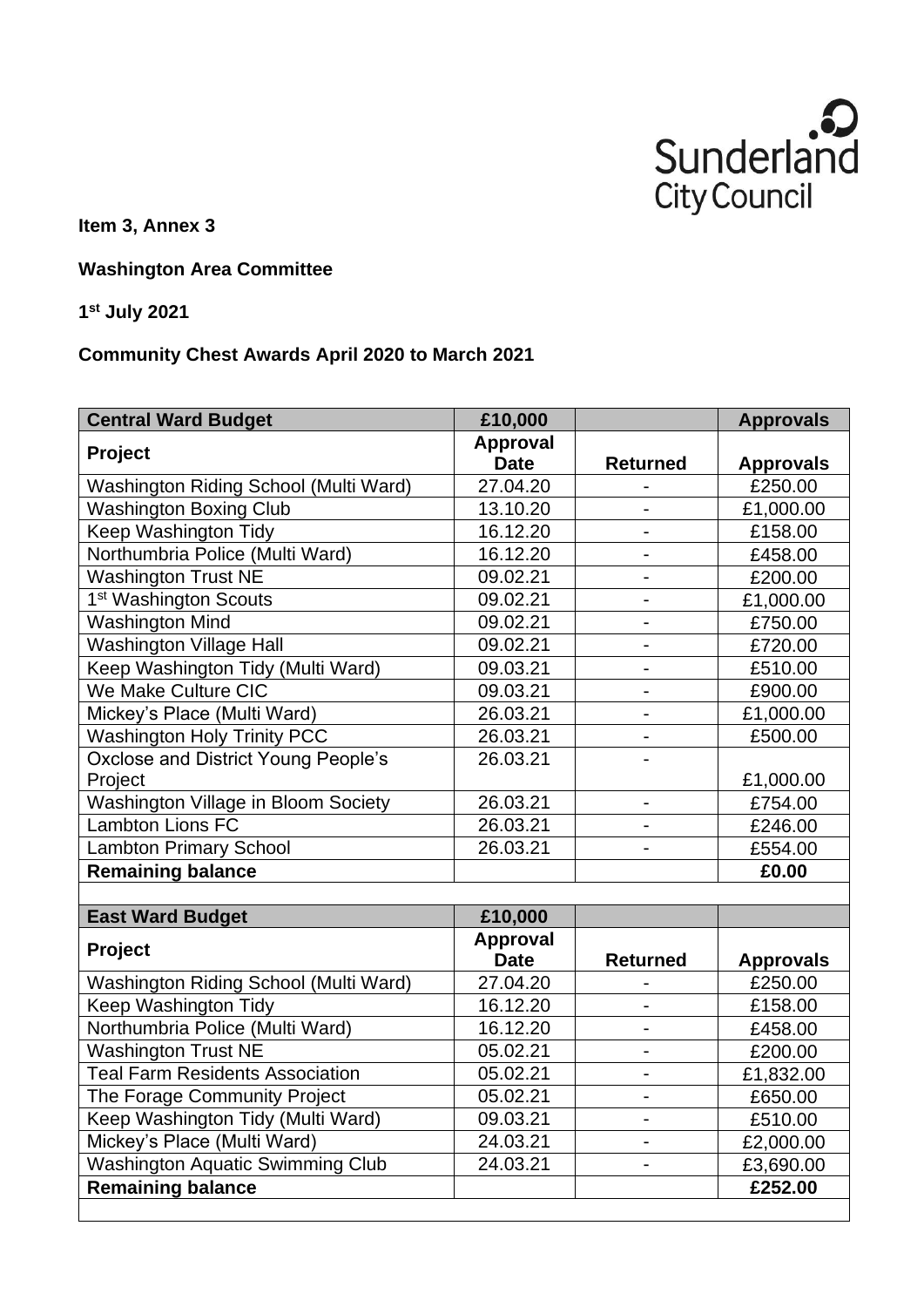| <b>North Ward Budget</b>                                                            | £10,000                        |                              |                  |
|-------------------------------------------------------------------------------------|--------------------------------|------------------------------|------------------|
| <b>Project</b>                                                                      | <b>Approval</b><br><b>Date</b> | <b>Returned</b>              | <b>Approvals</b> |
| <b>Washington Trust NE</b>                                                          | 22.04.20                       |                              | £1,000.00        |
| Washington Riding School (Multi Ward)                                               | 27.04.20                       |                              | £250.00          |
| Washington Trust NE (acting organisation<br>for Washington Silvers FC)              | 27.07.20                       |                              | £505.00          |
| <b>Tenants of Peacehaven Court</b>                                                  | 27.07.20                       | $\overline{\phantom{0}}$     | £395.00          |
| <b>Washington Trust NE</b>                                                          | 18.08.20                       |                              | £1,000.00        |
| Washington Trust NE (acting organisation<br>for Willow Brook Residents Association) | 21.08.20                       |                              | £425.00          |
| Rotary Washington Forge                                                             | 13.10.20                       | $\overline{\phantom{0}}$     | £1,200.00        |
| Keep Washington Tidy                                                                | 16.12.20                       | $\qquad \qquad \blacksquare$ | £158.00          |
| <b>Washington Trust NE</b>                                                          | 09.02.21                       |                              | £200.00          |
| Keep Washington Tidy (Multi Ward)                                                   | 09.03.21                       | $\qquad \qquad \blacksquare$ | £510.00          |
| <b>Washington Trust NE</b>                                                          | 09.03.21                       |                              | £367.00          |
| North East Electrical Traction Trust (Multi                                         |                                |                              |                  |
| Ward)                                                                               | 09.03.21                       |                              | £2,000.00        |
| Mickey's Place (Multi Ward)                                                         | 23.03.21                       |                              | £1,990.00        |
| <b>Remaining balance</b>                                                            |                                |                              | £0.00            |
|                                                                                     |                                |                              |                  |
| <b>South Ward Budget</b>                                                            | £10,000                        |                              |                  |
| Project                                                                             | <b>Approval</b><br><b>Date</b> | <b>Returned</b>              | <b>Approvals</b> |
| Washington Riding School (Multi Ward)                                               | 27.04.20                       |                              | £250.00          |
| <b>Sunderland City Council</b>                                                      | 07.07.20                       |                              | £1,000.00        |
| <b>Sunderland City Council</b>                                                      | 08.09.20                       | $\qquad \qquad \blacksquare$ | £736.60          |
| <b>Sunderland City Council</b>                                                      | 08.09.20                       |                              | £1,405.40        |
| <b>Sunderland City Council</b>                                                      | 03.11.20                       |                              | £242.00          |
| <b>Sunderland City Council</b>                                                      | 19.03.20                       | £4,496.11                    |                  |
| Keep Washington Tidy                                                                | 16.12.20                       |                              | £158.00          |
| Northumbria Police (Multi Ward)                                                     | 16.12.20                       |                              | £458.00          |
| Rotary Washington Forge                                                             | 16.12.20                       |                              | £400.00          |
| <b>Washington Trust NE</b>                                                          | 09.02.21                       |                              | £200.00          |
| <b>Washington Cricket Club</b>                                                      | 09.02.21                       |                              | £5,000.00        |
| <b>Oxclose Church</b>                                                               | 09.02.21                       |                              | £927.00          |
| Keep Washington Tidy (Multi Ward)                                                   | 09.03.21                       |                              | £510.00          |
| North East Electrical Traction Trust (Multi                                         |                                |                              |                  |
| Ward)                                                                               | 09.03.21                       |                              | £2,000.00        |
| <b>Sunderland City Council</b>                                                      | 09.03.21                       |                              | £1,209.11        |
| <b>Remaining balance</b>                                                            |                                | £4,496.11                    | £0.00            |
|                                                                                     |                                |                              |                  |
| <b>West Ward Budget</b>                                                             | £10,000                        |                              |                  |
| Project                                                                             | Approval<br><b>Date</b>        | <b>Returned</b>              | <b>Approvals</b> |
| Washington Riding School (Multi Ward)                                               | 27.04.20                       |                              | £250.00          |
| Keep Washington Tidy                                                                | 16.12.20                       |                              | £158.00          |
| <b>Washington Trust NE</b>                                                          | 11.02.21                       | $\overline{\phantom{0}}$     | £200.00          |
| <b>Bowes Railway Company Ltd</b>                                                    | 11.02.21                       |                              | £2,851.00        |
| Keep Washington Tidy (Multi Ward)                                                   | 09.03.21                       | $\qquad \qquad \blacksquare$ | £510.00          |
| <b>Donwell Community Association</b>                                                | 26.03.21                       |                              | £3,580.00        |